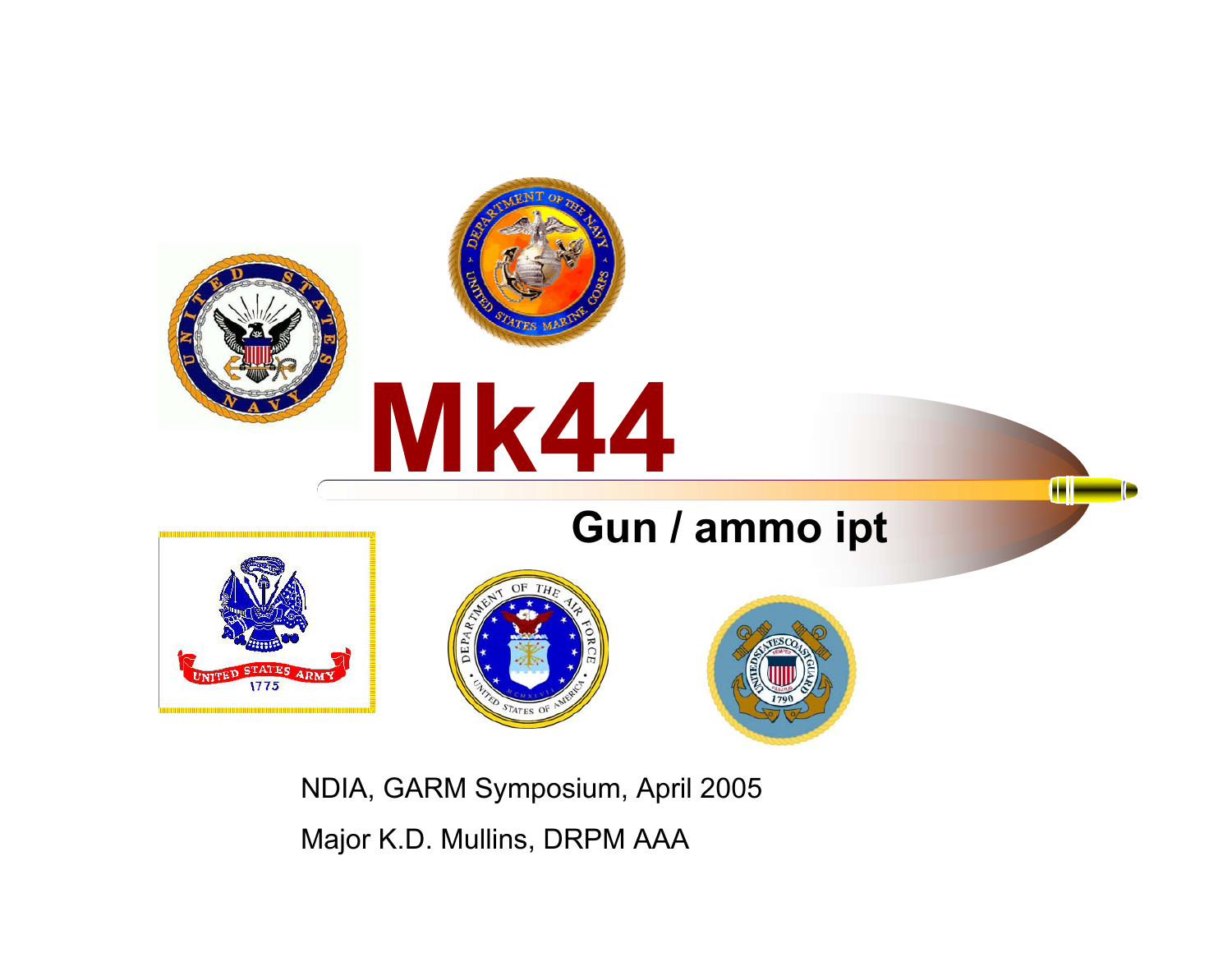







 $\mathcal{C}_{\mathcal{D}}$ 



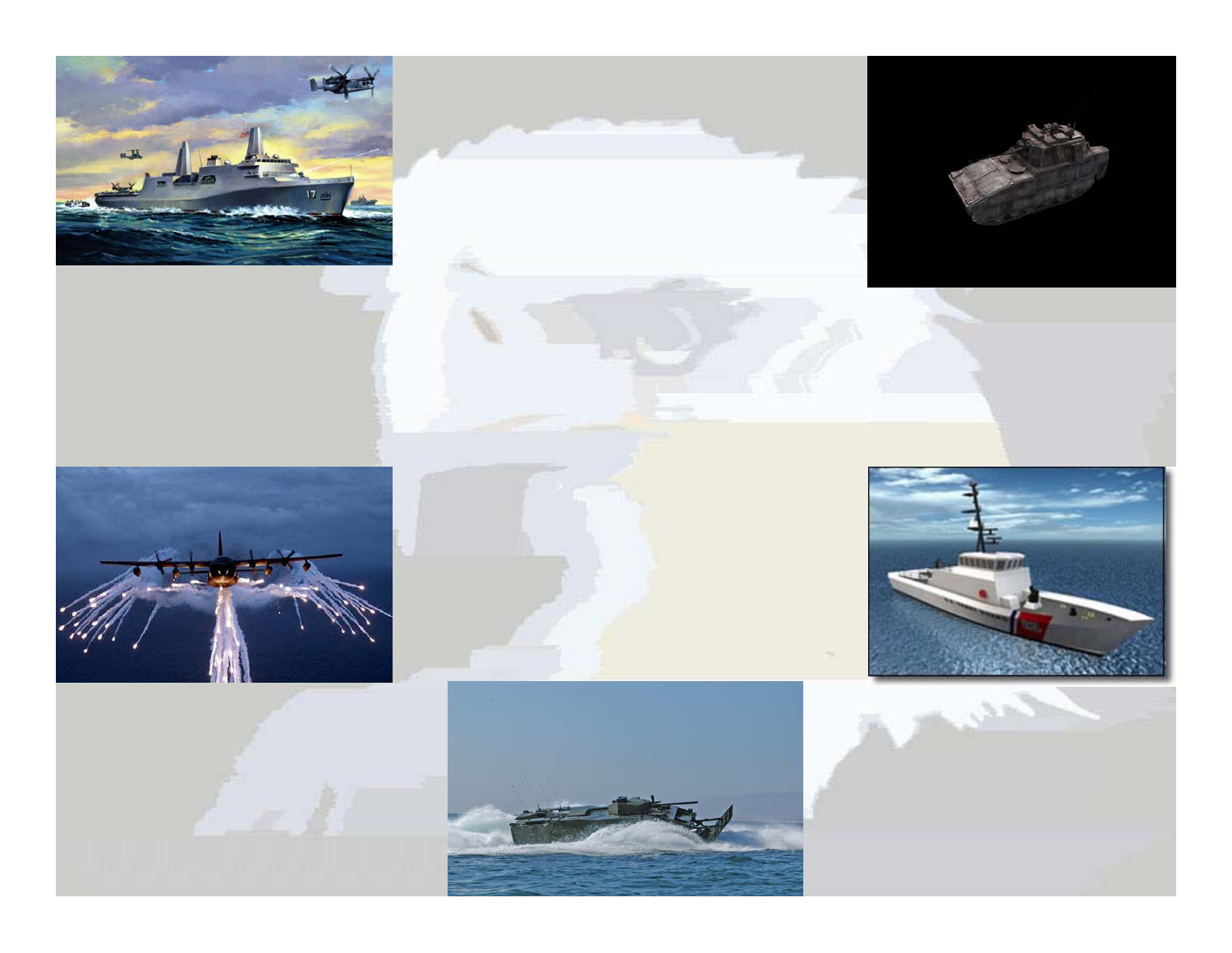



#### •**Government Members:**

•**USMC DRPM AAA / Expeditionary Fighting Vehicle**

•**Sponsor**

•**USN LPD-17 / RAMICS**

•**US Army / FCS**

•**US Air Force / ACU-130**

•**US Coast Guard / DWP**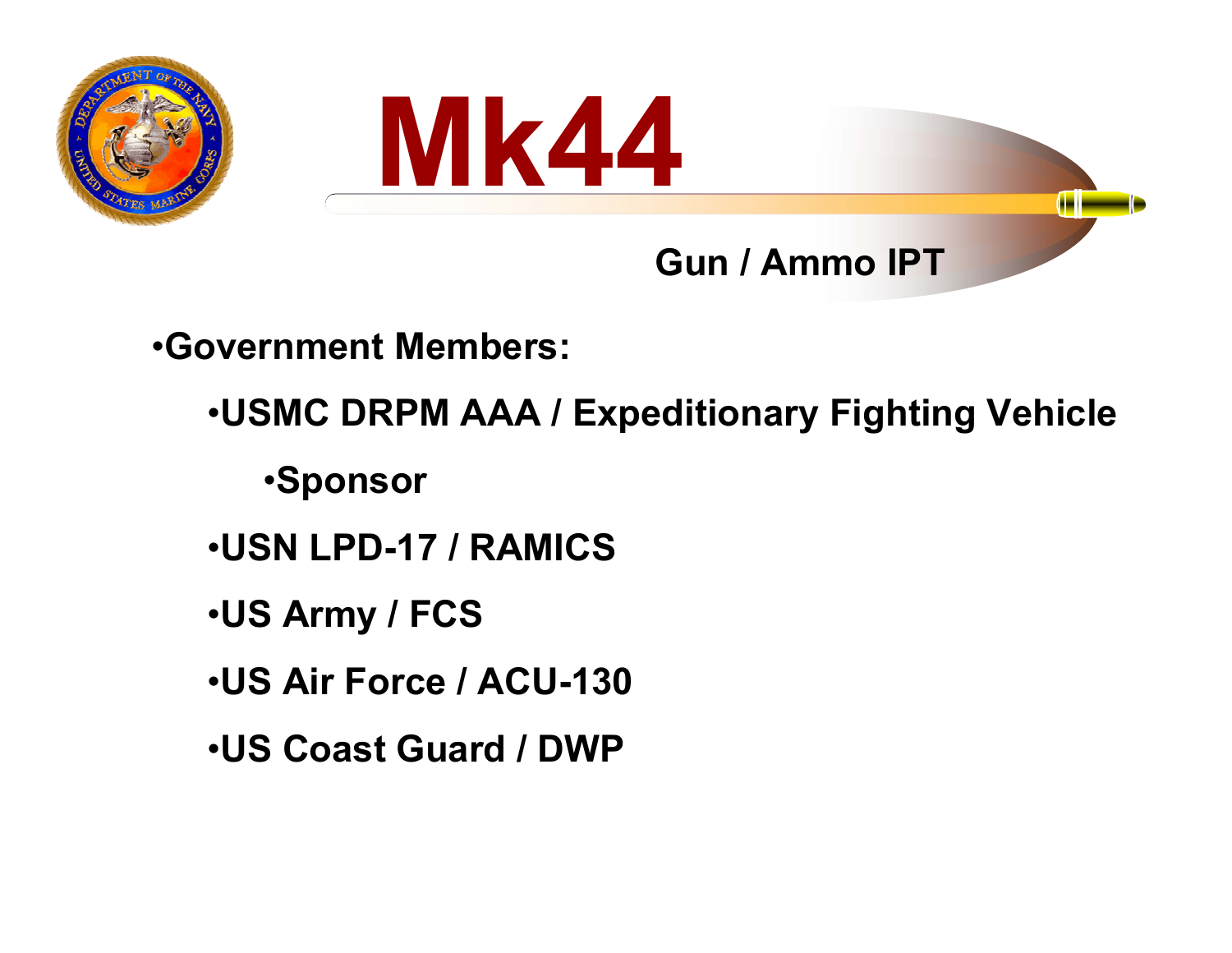



- •**Industrial Partners:**
	- •**ATK Gun Systems**
	- •**ATK Ordinance**
	- •**General Dynamics – Ordinance Tactical Systems**
	- •**Oerlikon Contrives**
	- •**NAMMO**
	- •**Diehl**
	- •**General Dynamics Amphibious Systems**
	- •**UDLP / Boeing / SAIC**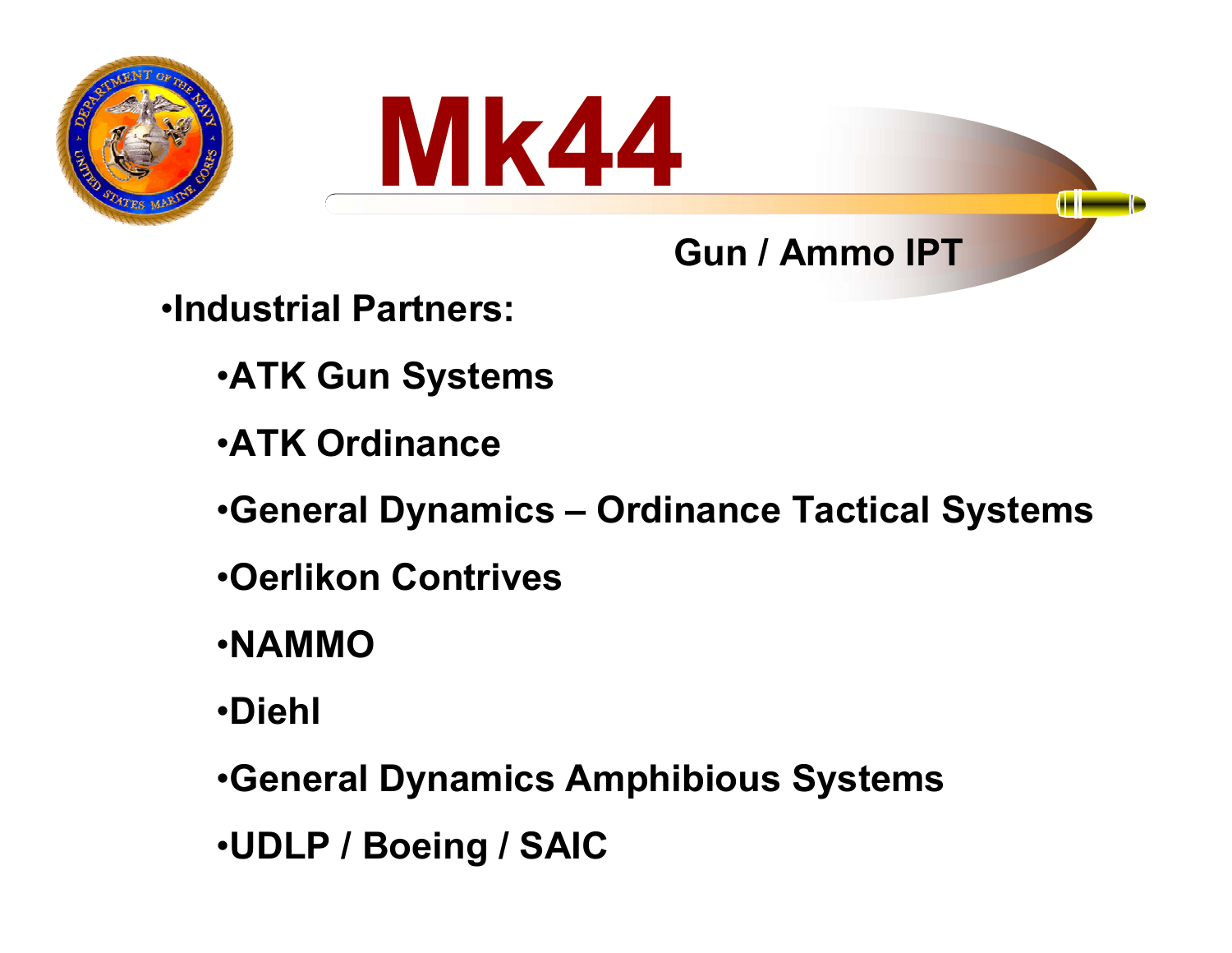



- •**Additional Members:**
	- •**ArrowTech**
	- •**DSTL (MOD) United Kingdom**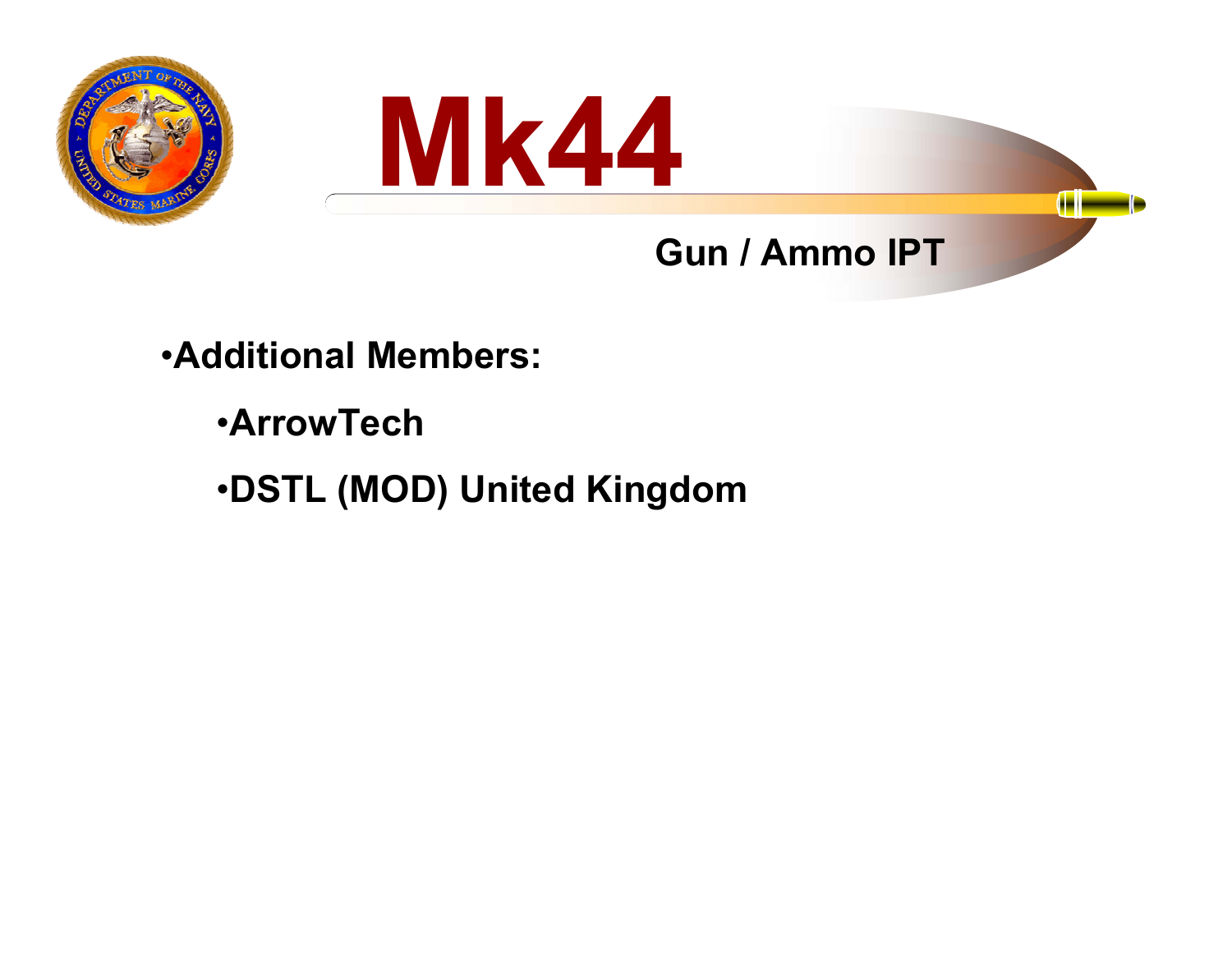



*"the future will be full of open and hidden dangers and U.S. Forces will have to be fully integrated and expeditionary, capable of achieving decision superiority and, of course, be lethal"*

*Defense Secretary Donald Rumsfeld*

*"Joint Operations Concepts"*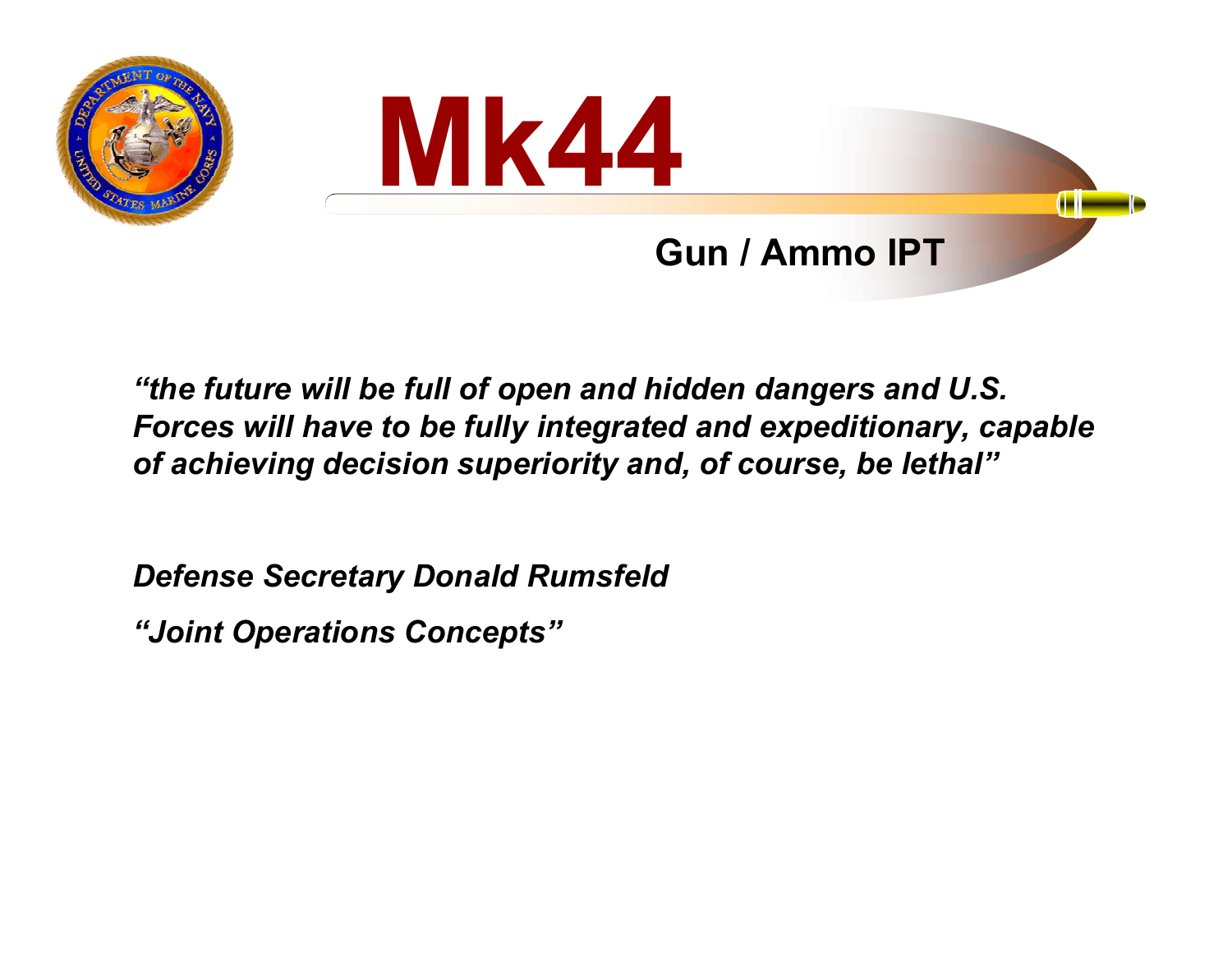



•**30mm x 173 Programmable Airbursting Munitions**

•*The challenge lies in the pursuit of a common technology/round that can be utilized on all platforms while meeting platform specific requirements.*

•*Timing War Reserve Purchase with Operational fielding of specific platforms weighed against performance maturity of NDI Solutions.*

•*Weighing NDI Solution performance against a broader spectrum of Platform Requirements.*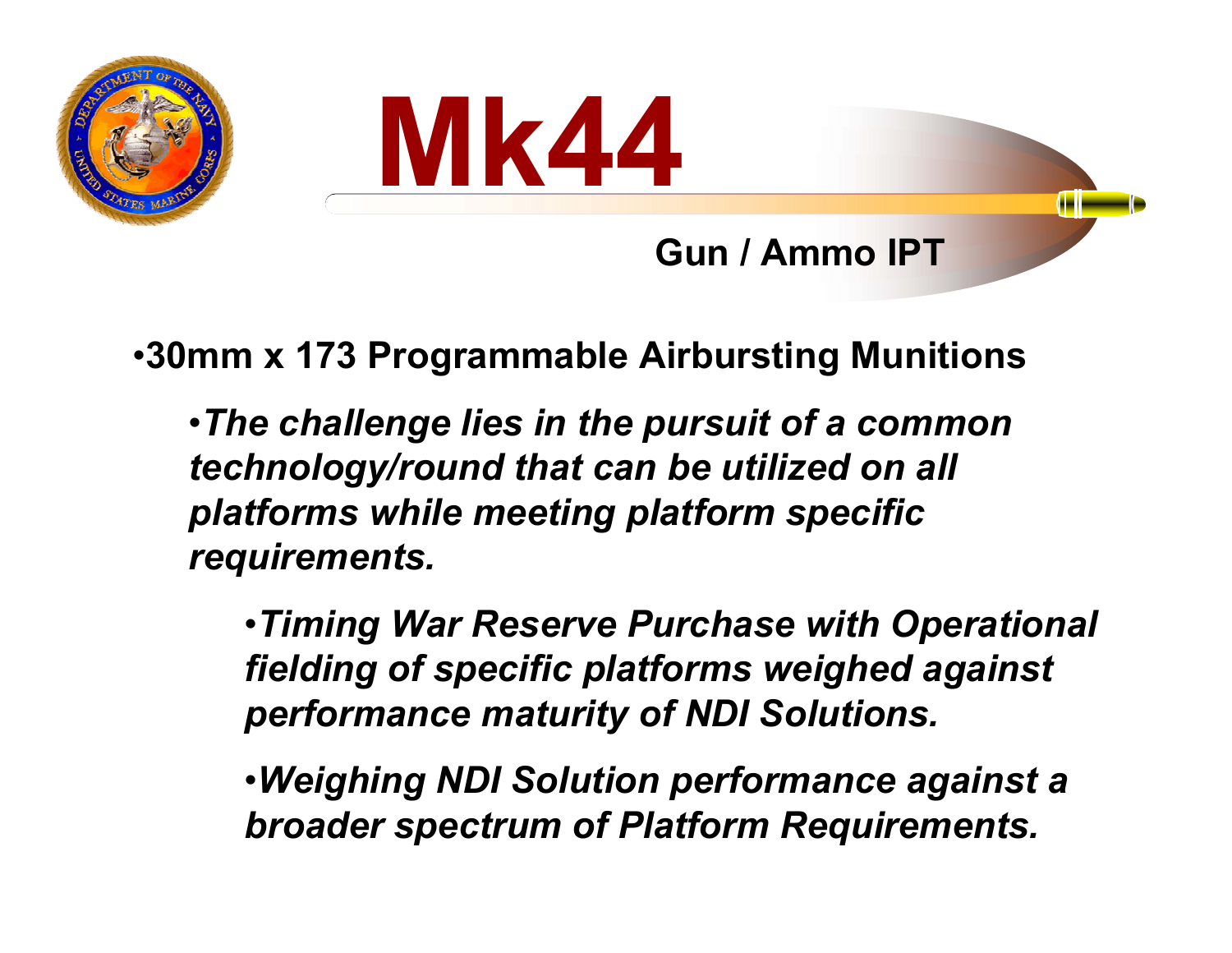



•**Operational Assumptions made by the MK44 IPT.**

•*Joint Operations in OIF/OEF, in battles such as Fallujah, where U.S. Marine and U.S. Army forces fought side by side, while U.S. Naval Combatants work the littoral regions require the MK44 IPT to work towards a common solution.*

•*Interoperability of ammunition allows the War-Fighters to exchange in the heat of battle, while reducing the logistical burden placed upon our support forces.*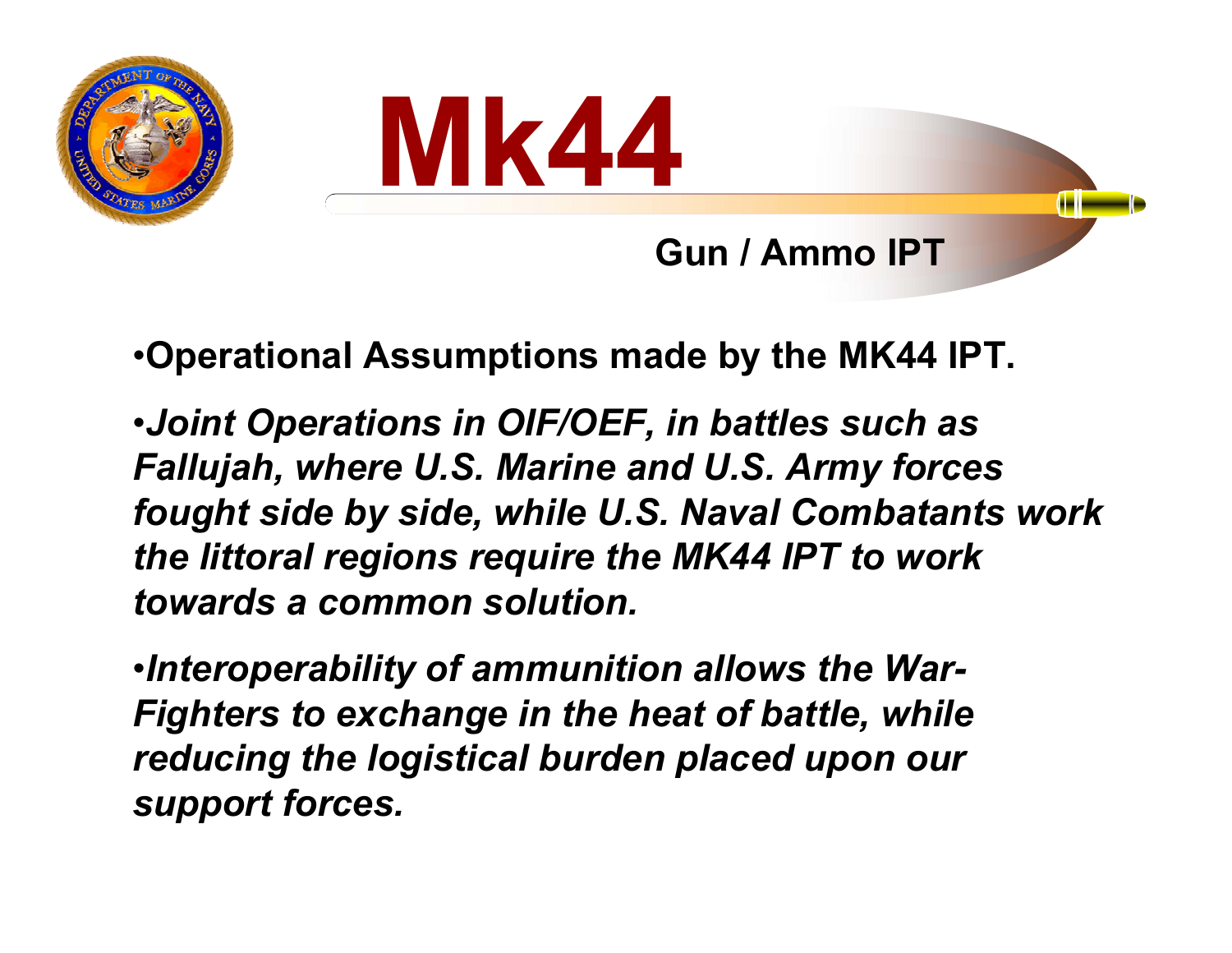



•**Service Assumptions made by the MK44 IPT.**

•*Common Technology / Ammunition will significantly reduce costs to each Service through Economy of Scales and lowering the War Reserve Support Requirements.*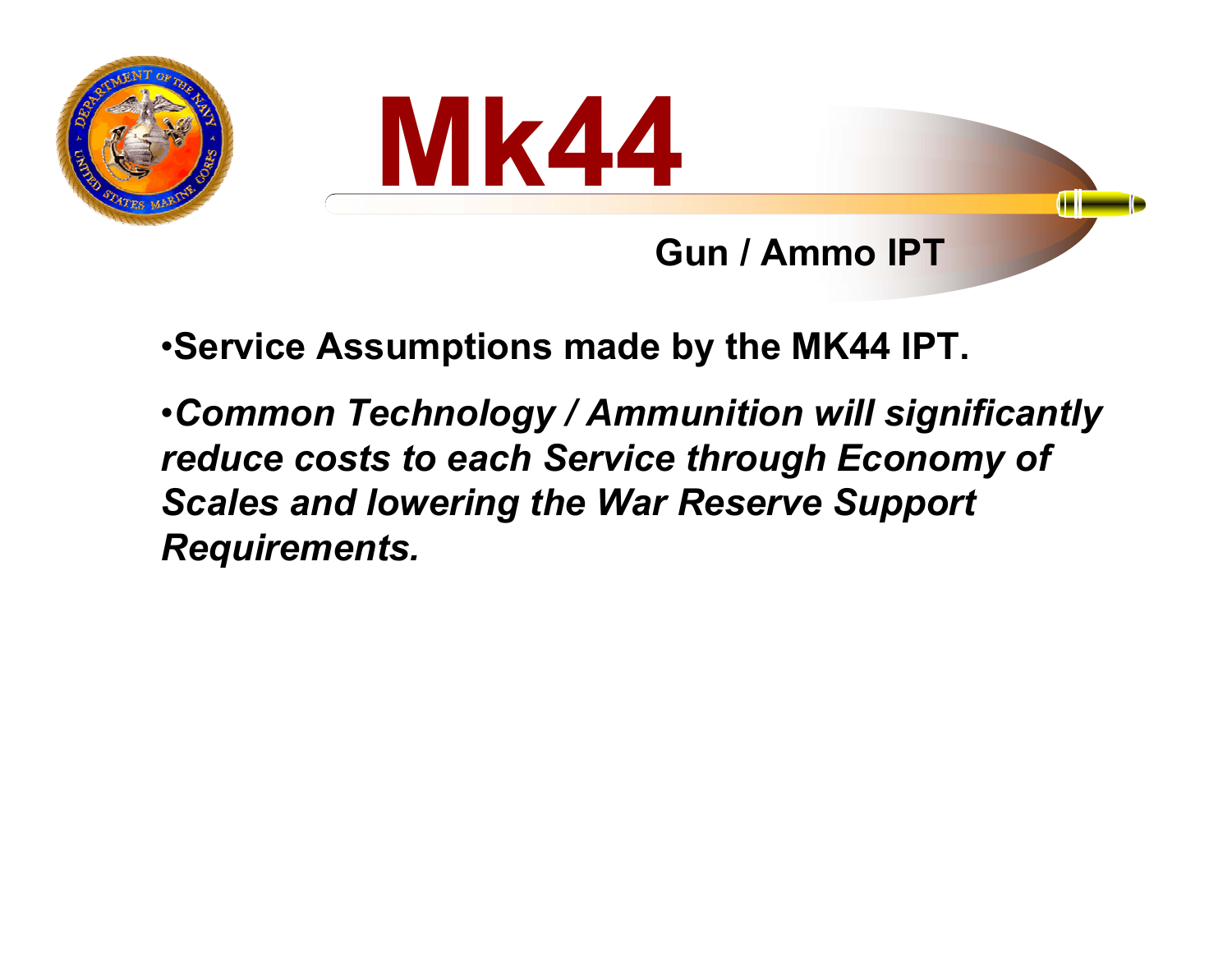



### •**30mm x 173 Programmable Airbursting Munitions Joint Program.**

- •**FY05 US Navy, US Marine Corps, US Army, and US Coast Guard Developed Evaluation Test Plan fusing requirements into a single plan. (U.S. Air Force – Program of Interest)**
- •**FY05 Submitted for FY06 FCT / DACP (US Navy in the lead)**
- •**FY05 US Navy / DRPM AAA / US Army procuring candidate rounds.**
- •**FY06 Joint Evaluation of Candidate Rounds (Hawthorne Nevada)**
- •**FY06 Down Selection, providing a single round meets requirements.**
- •**FY06-FY08 Qualify Single Round**